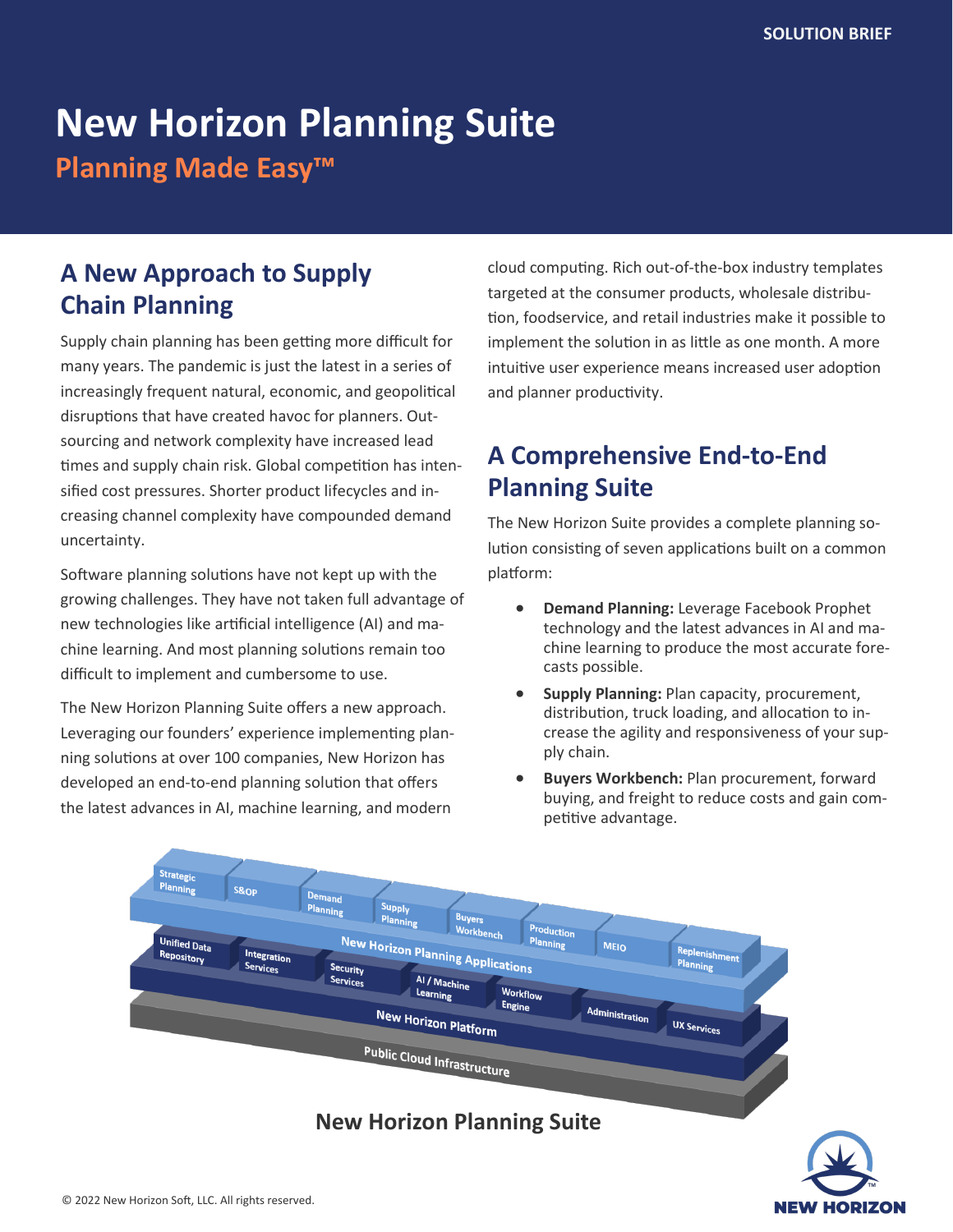**"**

We chose New Horizon because of its advanced forecasting technology and short implementation time span. We were able to go live with Demand Planning and S&OP each in about one month. We had a great experience working with the New Horizon team and are very pleased with the business results achieved.

– *David Morker Chief Business Integrator & Information Technologist Faribault Foods*

- **Production Planning:** Automatically generate constraint-based plans for work orders and materials purchases. Quickly update as conditions change.
- **Replenishment Planning:** Plan retail operations down to the store level to maximize on-shelf availability while minimizing inventory.
- **Multi-Echelon Inventory Optimization:** Use machine learning to produce more realistic safety stock plans at all tiers of the supply chain and reduce inventory while meeting target service levels.
- **Sales and Operations Planning:** Align sales, marketing, supply chain, and finance teams to arrive at a consensus plan and achieve operational and financial goals.
- **Strategic Planning:** Plan for the long term with capabilities like rough-cut capacity planning, scenario analysis, and capex planning to support your company's strategic planning process and meet long-term goals.

### **Built from the Ground Up on a Modern Cloud Platform**

The New Horizon Suite is a new generation planning solution built from the ground up on New Horizon's modern cloud-based platform, with features such as:

- **Unified Data Repository:** Speed up planning and avoid data latency and integration headaches that plague suites cobbled together from disparate acquisitions.
- **Enterprise-Grade Security Services:** New Horizon is certified "Grade A" by Qualys SSL Labs.
- **Highly Configurable Workflow Engine:** Automate processes to maximize planner productivity.
- **Modern UX Services:** Experience a rich yet intuitive user experience (UX) benefitting from years of implementation experience and user feedback.
- **Robust Integration Services:** Pre-built connectors are available for SAP, Oracle E-Business Suite, Oracle ERP Cloud, and NetSuite. Integration with other systems can be easily accommodated.
- **AI and Machine Learning:** Generate superior forecasts and optimized safety stock levels using the latest AI and machine learning technology.
- **Comprehensive Administration Services:** Reduce the level of IT support needed by taking advantage of New Horizon's self-service administration front-end.

# **Advanced Technologies Including AI and Machine Learning for Better Plans**

While New Horizon emphasizes simplicity of implementation and user experience, our software uses the most advanced technologies. Our Demand Planning application uses AI, machine learning, and Facebook Prophet technology to automate forecasting so you can create better forecasts without the need for a team of data scientists. Machine learning is also used to come up with more realistic safety stock